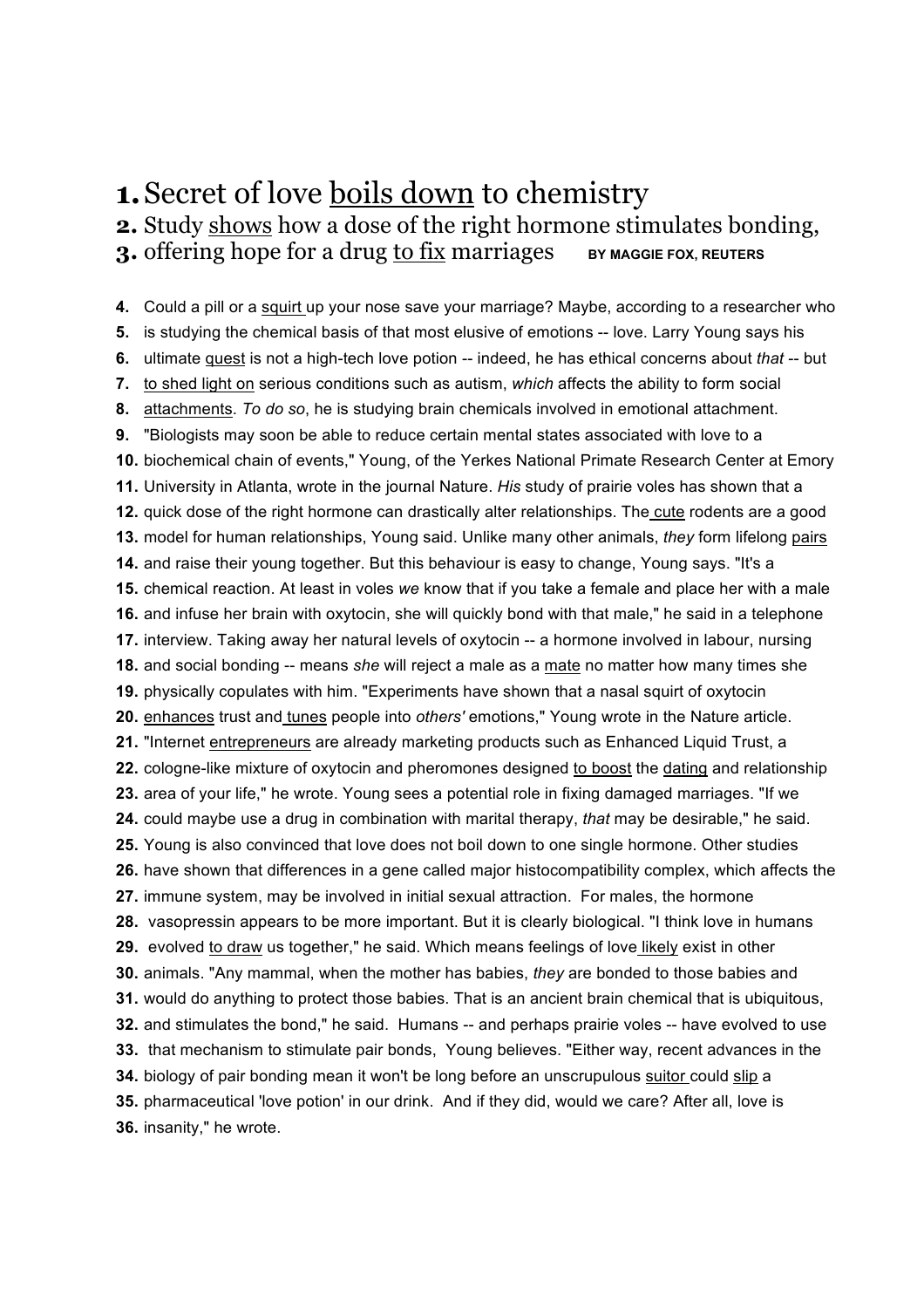### **READ THE TEXT FIRST**

| 1.) VOCABULARY. Choose the most appropriate alternative (a-b-c) for the meanings of |
|-------------------------------------------------------------------------------------|
| the following words in the context of the article.                                  |

| 1. boils down to $(l. 1)$     | a. brings to               | b. heats to                       | c. bubbles to       |
|-------------------------------|----------------------------|-----------------------------------|---------------------|
| 2. to fix $(l. 3)$            | a. to save                 | b. to agree on                    | c. to anchor        |
| 3. squirt (l. 4)              | a. a body of water         | b. a water pistol                 | c. a jet of liquid  |
| 4. quest (l. 6)               | a. journey                 | b. doubt                          | c. goal             |
| 5. to shed light on<br>(l. 7) | a. to better<br>understand | b. to improve<br>communication on | c. to make brighter |
| 6. attachments (l. 8)         | a. belongings              | b. e-mails                        | c. relationships    |
| 7. cute (l. 12)               | a. nice                    | b. clever                         | c. pretty           |
| 8. pairs (l. 13)              | a. couples                 | <b>b.</b> matches                 | c. twins            |
| 9. mate (l. 18)               | a. friend                  | b. companion                      | c. buddy            |
| 10. enhances (l. 20)          | a. raises                  | b. magnifies                      | c. modifies         |
| 11. dating (l. 22)            | a. timing                  | b. calculations                   | c. courting         |
| 12. to draw (l. 29)           | a. to bring                | b. to design                      | c. to portray       |
| 13. suitor (l. 34)            | a. man                     | b. dressmaker                     | c. clothier         |
| 14. slip (l. 34)              | a. voluntarily offer       | b. intimately concede             | c. secretly put     |

\_\_\_\_\_\_\_\_ / **7 POINTS**

**2.) REFERENCE WORDS. Whom or what do the following words refer to in the text?**

 $\mathcal{L} = \{ \mathcal{L} \mid \mathcal{L} \in \mathcal{L} \}$ 

**1. that (l. 6)** 

**to do so (l.8)**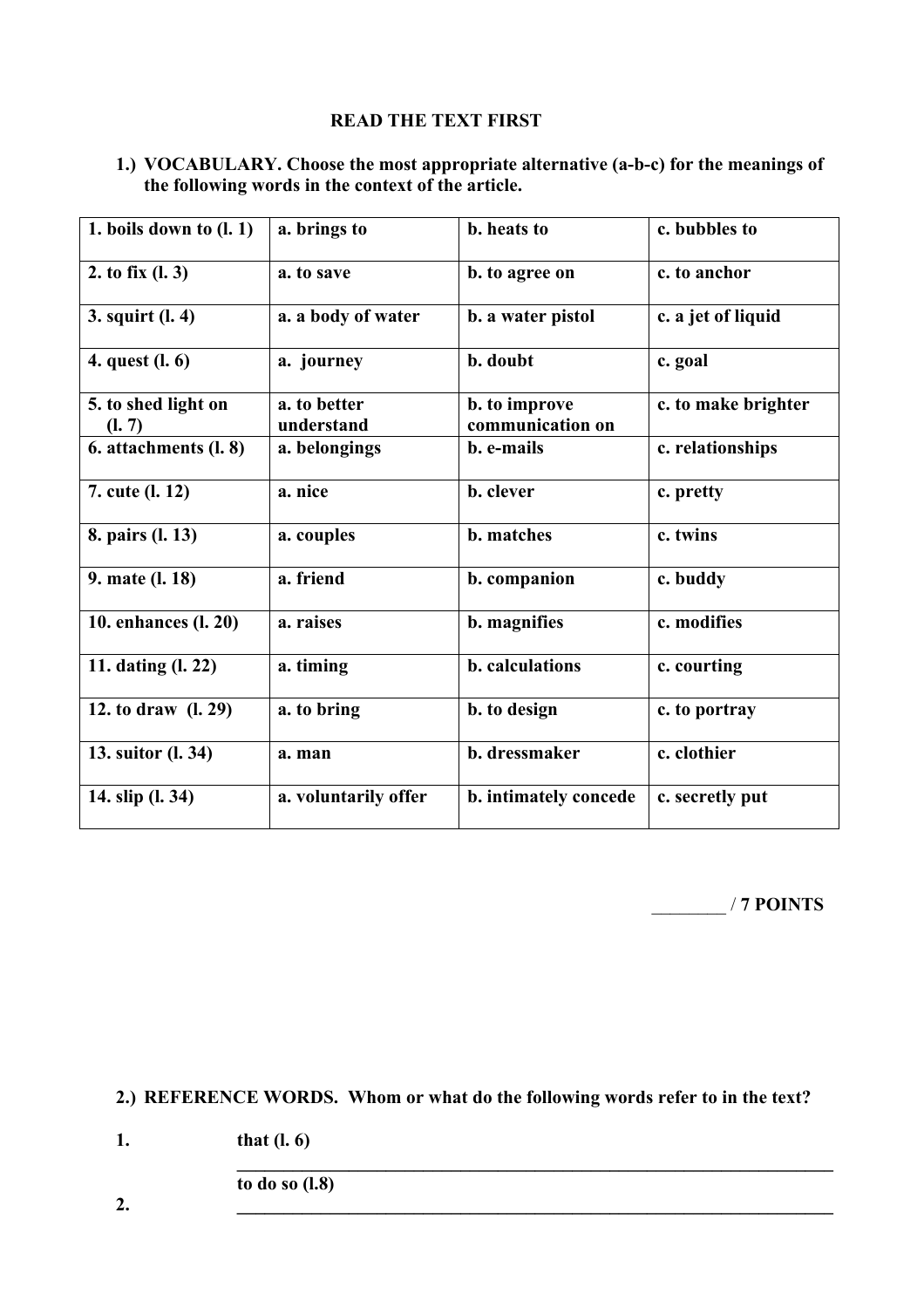|    | they $(1.13)$  |
|----|----------------|
| 3. |                |
|    | we (l.15)      |
| 4. |                |
|    | she (l.18)     |
| 5. |                |
|    | others' (1.20) |
| 6. |                |
|    | that $(l.24)$  |
| 7. |                |
|    | they $(1.30)$  |
| 8. |                |
|    |                |

|  | /4 POINTS |
|--|-----------|
|  |           |

- **3.) TRUE FALSE. Answer TRUE (T) or FALSE (F) to the following statements.**
- **1. \_\_\_\_\_ Young feels that it will be possible for scientists to develop chemicals that will make people fall in love.**
- **2. \_\_\_\_\_ There are already perfumes on the market containing oxytocin.**
- **3. \_\_\_\_\_ Researchers agree that love is just a complex chemical reaction.**
- **4. \_\_\_\_\_It is a real possibility that something like oxytocin could be used in conjunction with marital therapies in the near future.**

 **\_\_\_\_\_\_\_\_\_ / 4 POINTS**

- **4.) Comment on ONE of the following. Write a at least 4 complete sentences.**
	- **1. Studies in humans show that people who have experienced abuse or neglect in their life have less trust in others. Do you feel that our experiences in life have a very important impact on our ability to form relationships? Why? Why not? Explain.**
	- **2. Some scientists believe it will become increasingly possible to manipulate the mechanisms that play a role in romantic love. Do you think that this kind of manipulation would raise ethical and cultural issues? Why? Why not? Explain.**

 $\mathcal{L}_\mathcal{L} = \{ \mathcal{L}_\mathcal{L} = \{ \mathcal{L}_\mathcal{L} = \{ \mathcal{L}_\mathcal{L} = \{ \mathcal{L}_\mathcal{L} = \{ \mathcal{L}_\mathcal{L} = \{ \mathcal{L}_\mathcal{L} = \{ \mathcal{L}_\mathcal{L} = \{ \mathcal{L}_\mathcal{L} = \{ \mathcal{L}_\mathcal{L} = \{ \mathcal{L}_\mathcal{L} = \{ \mathcal{L}_\mathcal{L} = \{ \mathcal{L}_\mathcal{L} = \{ \mathcal{L}_\mathcal{L} = \{ \mathcal{L}_\mathcal{$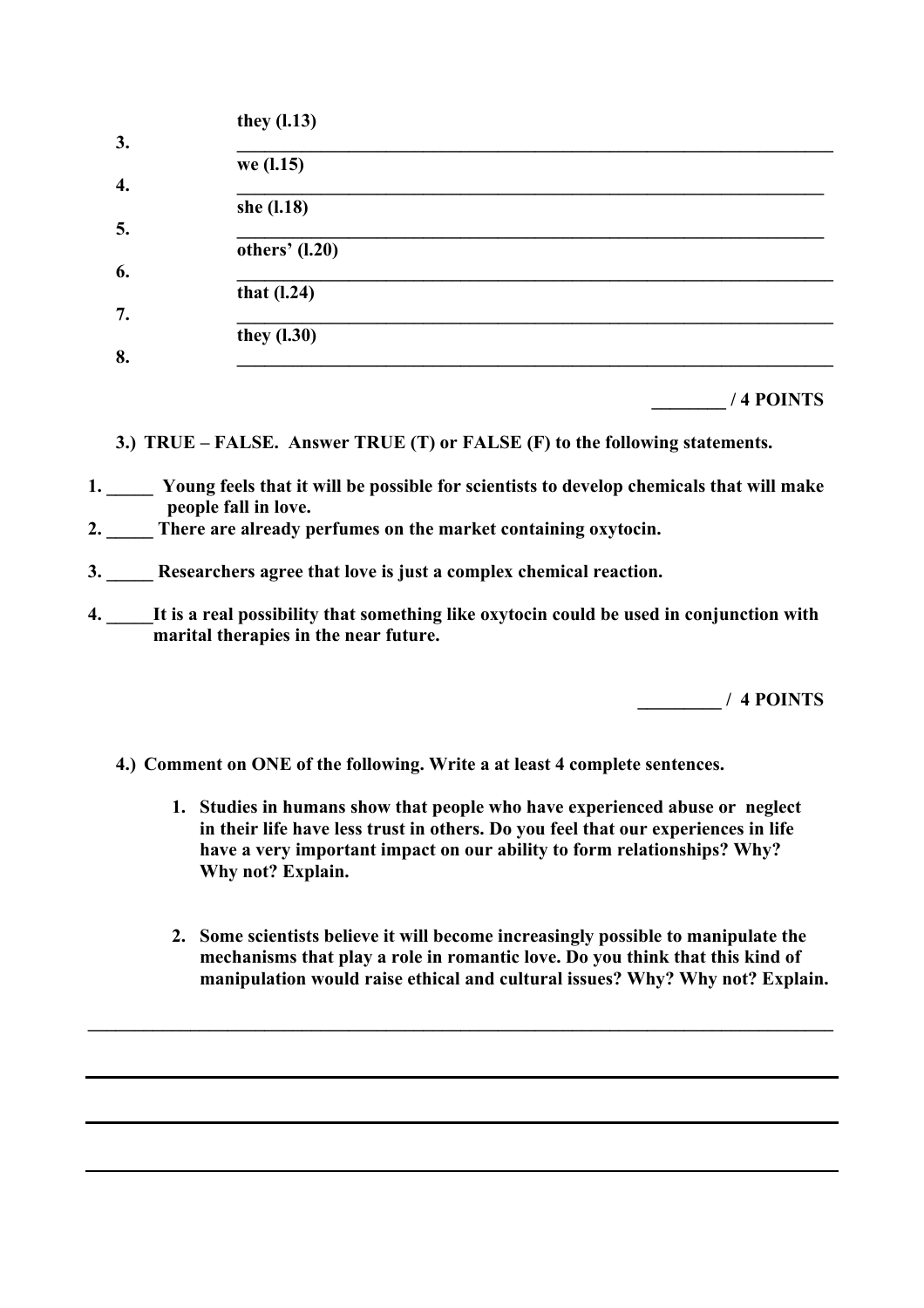| anxious     | consider   | leave           | <b>These</b> |
|-------------|------------|-----------------|--------------|
| slow        | begin      | antidepressants | avoid        |
| from        | fear       | which           | more         |
| <b>This</b> | less moral | causes          | hard         |
| persuade    | stops      | on              | easy         |
| before      | after      | He              | in front of  |
| works       | hormones   | behind          | fast         |
| affects     | They       | lead            | behind       |

## **5.) CLOZE. Fill-in the blank spaces with the following words:**

### **Social Anxiety Disorder**

| includes public speaking and day-to-day social situations. But it is _________________than |                                                                                                 |  |                 |  |  |
|--------------------------------------------------------------------------------------------|-------------------------------------------------------------------------------------------------|--|-----------------|--|--|
| just being shy or nervous before public speaking. The fear can ________________ weeks      |                                                                                                 |  |                 |  |  |
|                                                                                            |                                                                                                 |  |                 |  |  |
|                                                                                            | and make it _____________________ to focus. Some people _________________________ only one or a |  |                 |  |  |
| public situations, including missing work and school. Doctors don't know what causes SAD.  |                                                                                                 |  |                 |  |  |
| Treatment of SAD includes counselling and sometimes medicine, such as ______________.      |                                                                                                 |  |                 |  |  |
| Whether you need medicines depends ________ how much the problem affects your daily        |                                                                                                 |  |                 |  |  |
|                                                                                            |                                                                                                 |  |                 |  |  |
| or drugs to help them relax. This can ___________________ to addiction problems.           |                                                                                                 |  |                 |  |  |
| may also have depression. It is important to treat these issues too.                       |                                                                                                 |  |                 |  |  |
|                                                                                            |                                                                                                 |  | <b>8 POINTS</b> |  |  |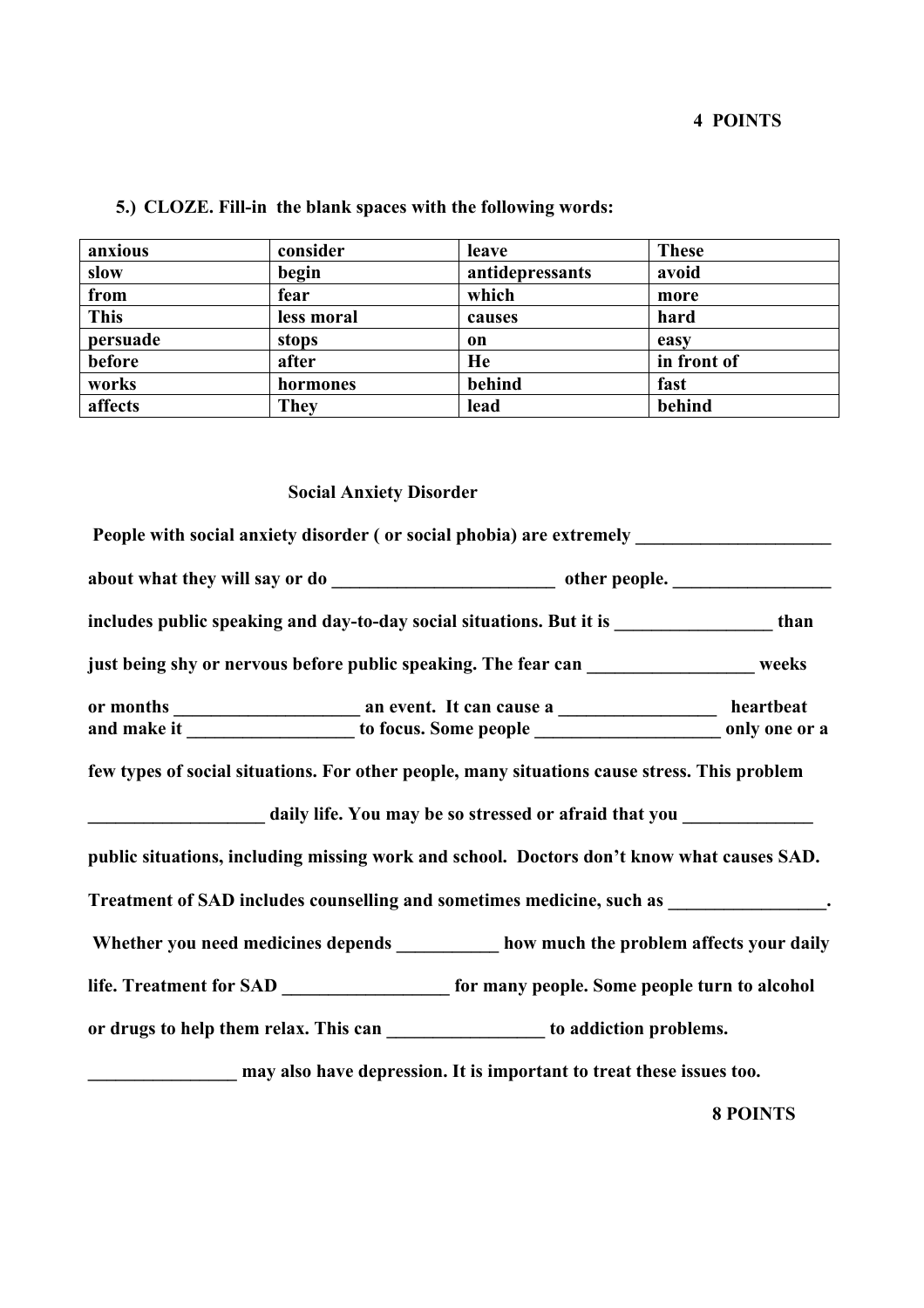### **6.) Now answer the following comprehension questions based on the cloze exercise above.**

- **1. What is SAD ? \_\_\_\_\_\_\_\_\_\_\_\_\_\_\_\_\_\_\_\_\_\_\_\_\_\_\_\_\_\_\_\_\_\_\_\_\_\_\_\_\_\_\_\_\_\_\_\_\_\_\_\_\_\_**
- **2. What causes SAD ? \_\_\_\_\_\_\_\_\_\_\_\_\_\_\_\_\_\_\_\_\_\_\_\_\_\_\_\_\_\_\_\_\_\_\_\_\_\_\_\_\_\_\_\_\_\_\_\_\_\_**
- 3. How is SAD treated?

 **3 POINTS**

 **TOTAL: \_\_\_\_\_\_\_\_\_\_\_\_ / 30 POINTS**

### **KEY:**

VOC.

- 1. a
- 2. a
- 3. c
- 4. c
- 5. a
- 6. c
- 7. b 8. a
- 9. b
- 10. a
- 11. c
- 12. a
- 13. a
- 14. c

### 2.) REF.

- 1. high-tech love potion
- 2. to shed light on serious conditions
- 3. rodents/ voles
- 4. researchers / biologists / scientists
- 5. a female vole
- 6. other people's
- 7. fixing damaged marriages
- 8. any mammal / mammals / mothers

3.) T or F

- 1. T
- 2. T